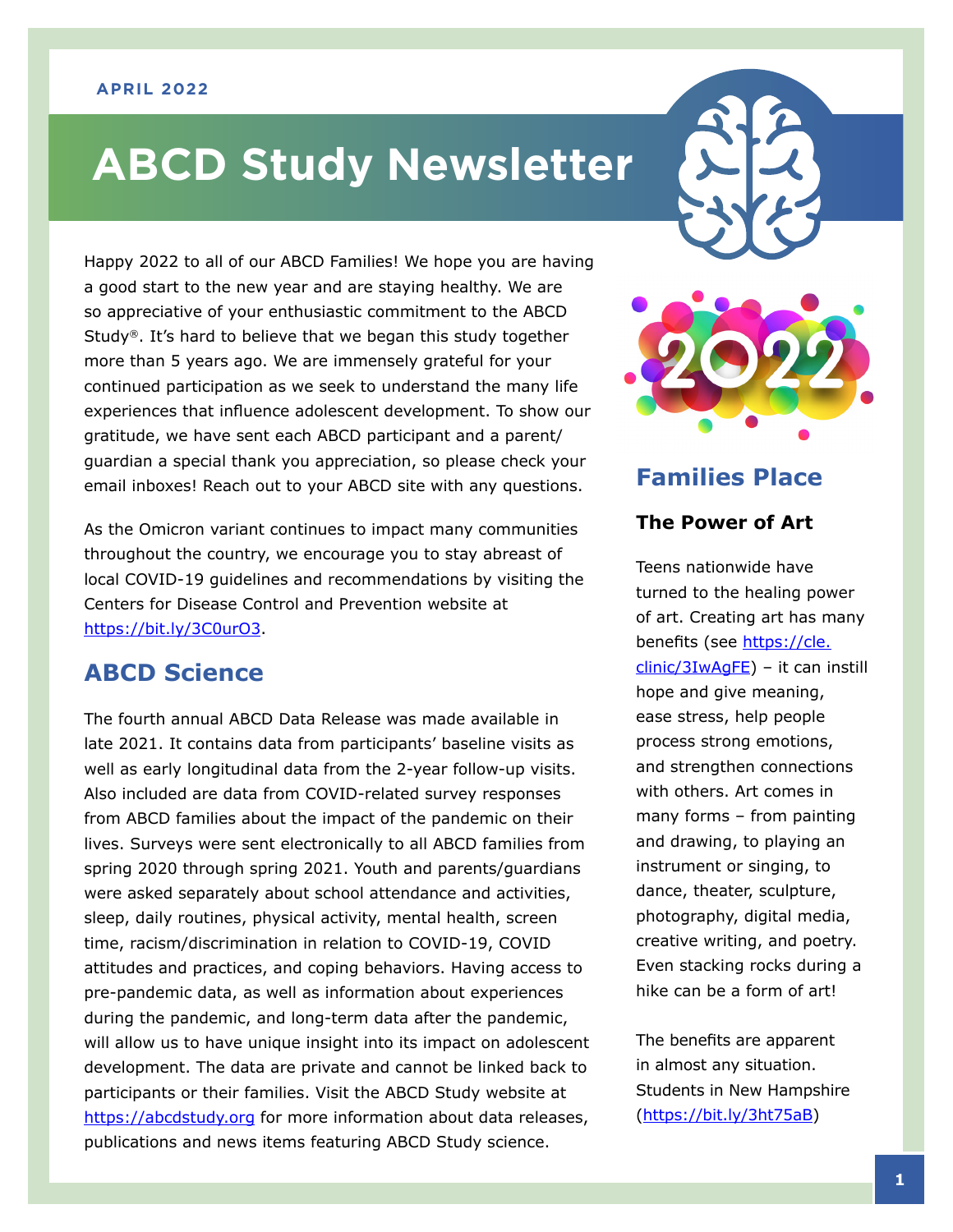#### **The Impact of the COVID-19 Pandemic on Adolescent Health**



Dr. Orsolya Kiss from SRI International, along with several other researchers, published a scientific article at <https://bit.ly/3M6GBcZ> about the impact of the COVID-19 pandemic

on adolescent mental health. The data summarized in the article were collected from ABCD Study participants at all 21 sites. The researchers identified risk factors for adolescent experiences of depression, stress and anxiety during the pandemic. They found that having a pre-existing mental health condition and witnessing COVID-related racism or discrimination significantly predicted all three types of psychological distress. Several other risk factors were unique to type of distress. For example, reading news stories about COVID-19 and parental worry about the pandemic specifically predicted teen stress, whereas social isolation predicted depression, and shorter sleep and sleep problems predicted anxiety. The researchers note that since many of the behaviors associated with psychological distress are things we can change (like getting more sleep), it may be possible to lessen some of the distressing symptoms. They also looked at emotional wellbeing and found that maintaining healthy routines and having quality relationships were associated with positive mental health.

## **Student Space**



*Credit: Computer Simulations in Service of Biology, Frontiers for Young Minds at <https://bit.ly/3pqlx7v>*

Are you interested in reading about scientific discoveries that are written especially for students? Frontiers for Young Minds ([https://](https://bit.ly/3vnbWCk) [bit.ly/3vnbWCk\)](https://bit.ly/3vnbWCk) is a science magazine

that presents big discoveries in a way

that makes sense to young minds. Scientists collaborate with students to answer questions that interest them and to make write poetry and play guitar to relax, cope with anxiety, and create something positive during the COVID-19 pandemic. Boston teens, as part of Artists for Humanity, painted a mural called "Facing the Future" ([https://bit.](https://bit.ly/3tiWCDY) [ly/3tiWCDY\)](https://bit.ly/3tiWCDY) to represent their pandemic experience. Drawing has given a teen with autism ([https://bit.](https://bit.ly/3M2Crmm) [ly/3M2Crmm\)](https://bit.ly/3M2Crmm) – who hosted his first solo art exhibit in Lancaster County, PA – "meaning and focus" in his life – and hope for the future.

Other teens are using art as self-expression and to make a social statement. In a program called Art for Social Change, teens in Charlotte, NC, explore art as a way of promoting racial and social equity and inclusion. Similarly, four teenage girls in Los Angeles, CA, have formed a band called The Linda Lindas ([https://bit.](https://bit.ly/3td4Z49) [ly/3td4Z49\)](https://bit.ly/3td4Z49), where they sing about anti-Asian American bias and prejudice against women (and have landed a record deal in the process!).

Art is also a great way to unite people and express joy. Now that the country is slowly opening up from COVID-19 restrictions, students are using art to beautify their schools